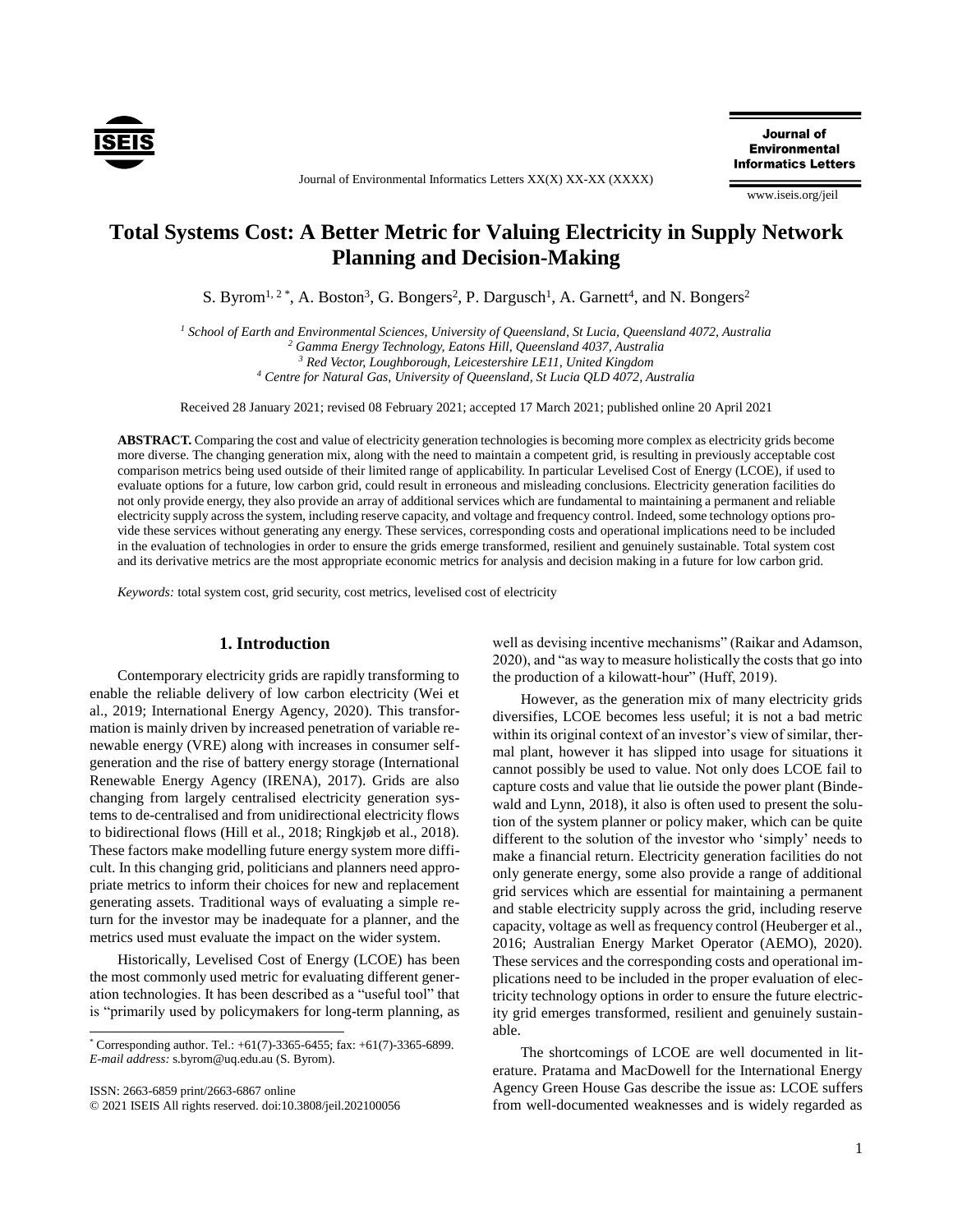being poorly suited to the heterogeneous electricity grid of the 21st century (International Energy Agency Green House Gas (IEAGHG), 2020).

The U.S. Energy Information Agency (EIA) state that: The direct comparison of LCOE across technologies is often problematic and can be misleading as a method to assess the economic competitiveness of various generation alternatives because projected utilization rates, the existing resource mix, and capacity values can all vary dramatically across regions where new generation capacity may be needed (U.S. Energy Information Administration (EIA), 2018).

Heuberger et al. (2016) define the issue with LCOE as: The traditional concept of LCOE lacks a systems perspective when comparing the electricity generation costs for intermittent renewable energy sources and firm generation technologies, as it does not account for the costs imposed upon firm power generators (such as increased cycling and start-up costs) by intermittent power generators.

As a result of the inadequacies of LCOE as a first order metric, many have attempted to improve on this, or suggest a new metric all together. In this paper, we review the strengths and limitations of some selected existing evaluation metrics and particularly focus on total systems cost (TSC) as a useful framework for modelling a genuinely competent and sustainable electricity grid. TSC is the most appropriate cost metric in a changing grid for energy professionals and policy makers who need to understand the effect on those paying for the energy system, either directly by the consumer through bills or indirectly by the taxpayer through subsidy (Boston et al., 2017). This paper contributes to the existing literature by examining how TSC is a better way to evaluate power generation costs and introduces System Cost of Replacement Energy (SCoRE) and Carbon Abatement Cost (CAC). These are new metrics created to address the inadequacies of investor metrics, while including emissions reduction targets, addressing grid strength and maintaining the lowest total system cost.

## **2. Features of 'Competent' Electricity Grid**

A 'competent' electricity grid is one that can 'keep the lights on' within the legislated tolerance for outages and performance. A competent grid is adequate, reliable, secure, operable and robust against externally driven disruptions.

In practice, the reliability of the electricity grid often seems to be taken for granted, however it is an essential element of the modern economy, and with a changing grid, becoming increasingly more important (U.S. Department of Energy (DOE), 2017). The standards of reliability used by electricity grid operators have traditionally focused on broad metrics such as frequency, and duration and extent of power outages, as most networks have been supplied by large generation facilities (Australian Energy Market Operator (AEMO), 2020).

Historically these generators were invariably synchronous machines, meaning they were locked magnetically into the grid itself and rotated at grid frequency, allowing them to address many of the elements of a competent grid, such as inertia and frequency response. As grids transform to a low-carbon future, the grid has an increasing amount of generation and storage facilities connected via inverters, and these non-synchronous technologies do not necessarily offer the full range of grid services provided by the plant they are replacing. When operating a competent grid, there are minimum technical requirements that must be maintained within the emerging lower grid emission intensity requirements (Australian Energy Market Operator (AEMO), 2019).

While some characteristics of electricity grids differ from region to region, the fundamental physics are universal for large alternating current (AC) power systems (Australian Energy Market Operator (AEMO), 2019). There are well understood technical challenges for system operators who manage systems with increasingly high levels of VRE (Australian Energy Market Operator (AEMO), 2019). The Electric Power Research Institute (EPRI) has recommended a set of market and technical solutions to address these challenges (Electric Power Research Institute (EPRI), 2019). A grid operator, responsible for maintaining system adequacy, generally has to meet a minimum standard. One such metric is the 'expected unserved energy', defined as the proportion of demand that is not satisfied due to the inability of the combined generation portfolio to deliver sufficient power (Australian Energy Market Commission (AEMC), 2019). This is normally set very low to ensure businesses and consumers are protected from disrupted electricity supply (O'Neil, 2017).

A grid also operates within the desired frequency quality (typically 50 or 60 Hz  $\pm$  1%) (National Grid ESO, 2020). It includes the grid being operable, flexible to changing conditions, and to resist and rapidly recover from disruptions. This includes the flexibility to meet planned and un-planned changes in demand and supply on the second-to-second through to dayto-day timescales. This flexibility includes the need for the occasional rapid generation response, changes in storage operations and demand reduction options.

Nuclear, coal, gas, solar photovoltaic (PV), solar thermal, wind, geothermal and so on, all have different advantages and disadvantages, as well as offer different services to the electricity grid, as shown in Table 1 (Based on Electric Power Research Institute (EPRI), 2015; Miller et al., 2017). When a decision needs to be made to build or replace a power plant, stakeholders have traditionally looked at the LCOE of the alternative generation options, which divides the capital cost of an installed technology by the kilowatt-hours (kWh) it can produce over its lifetime, i.e., the metric assumes energy production is the only product of value. As shown by Table 1, however, it is clear that the current power generation metrics, which are largely based on simplified formulae to make quick comparison assessments, are no longer able to be used in isolation of the grid system.

In contrast, TSC is directly related to the total cost that needs to be recovered and evaluates a new technology within the context of the grid to which it is being added. If adding a technology compromises grid adequacy in some way and additional grid services need to be acquired, this is incorporated within the TSC metric (Boston et al., 2020). TSC can also measure the benefit of a technology that brings benefit to the grid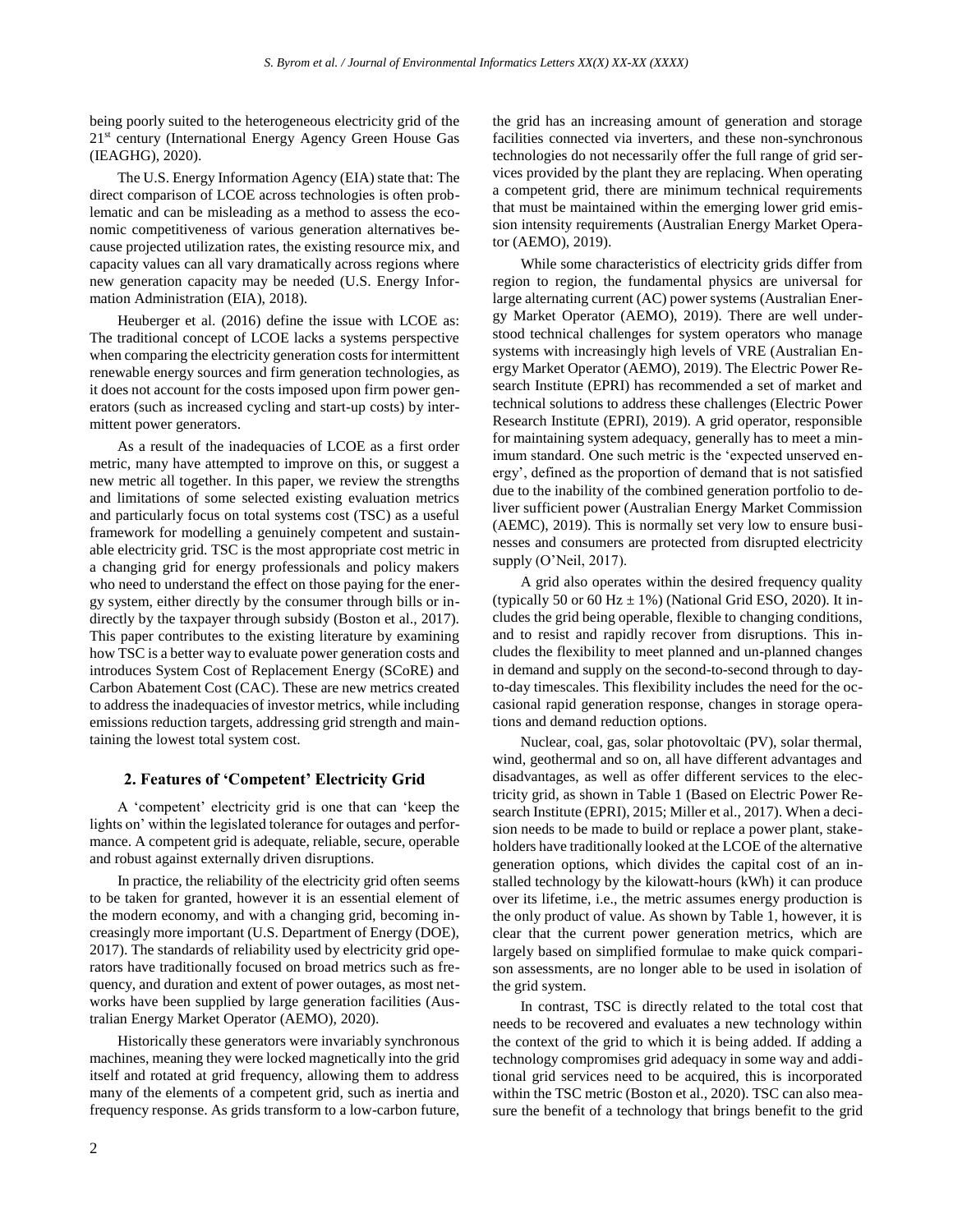**Table 1.** Services Provided per Technology





Notes: \*SIR: Synchronous Inertial Response; #IFFR: Inherent Fast Frequency Response; ^FFR: Programmed Fast Frequency Response; ~DROOP: Primary Frequency Response.

without producing energy (so its LCOE would be undefined) (Boston et al., 2020). In the following section, we review LCOE and other current technology generation metrics before discussing TSC and related metrics derived from this "consumer's eye view" of the economics of grid transformation.

# **3. Current Generation Cost Comparison Metrics**

The majority of current generation cost comparison metrics address individual generation technologies. Only a few assess the characteristics of the complete grid system that the technology is joining.

Explanations of each cost metric are detailed in the following sections using the nomenclature detailed in Table 2. When technology is referred to within a metric, this refers to the specific technology for which costs are being evaluated.

# **3.1. Levelised Cost of Energy**

LCOE is the most commonly used metric to evaluate alternative generation technologies. LCOE was initially implemented as a first-order comparison from the point of view of an investor of the competitiveness of similar thermal projects (International Renewable Energy Agency (IRENA), 2017). LCOE considers generated electricity as a standardised product, not accounting for when the electricity was produced, where the generation plant is in relation to demand, and how the electricity was produced (International Energy Agency (IEA), 2014). It assumes that all the value of the asset is vested in the energy produced and gives no value to other services consumed from or offered to the grid. The key parameters that feed into LCOE include capital cost, fuel cost, fixed and variable operating and maintenance costs, financing costs, capacity factor, as well as life span for each plant (Yoong, 2017). It is expressed as dollars per megawatt hour (Equation 1) (U.S. Department of Energy (DOE), 2015). LCOE is an equivalent constant real terms pre-tax price that a generator would have to earn over the project to break-even. LCOE ignores any value that can be attributed to the technology's ability to dispatch energy (dispatchability), grid services or access to transmission.

LCOE fails to consider system and regional impacts of various generation technologies (Joskow, 2011) and is there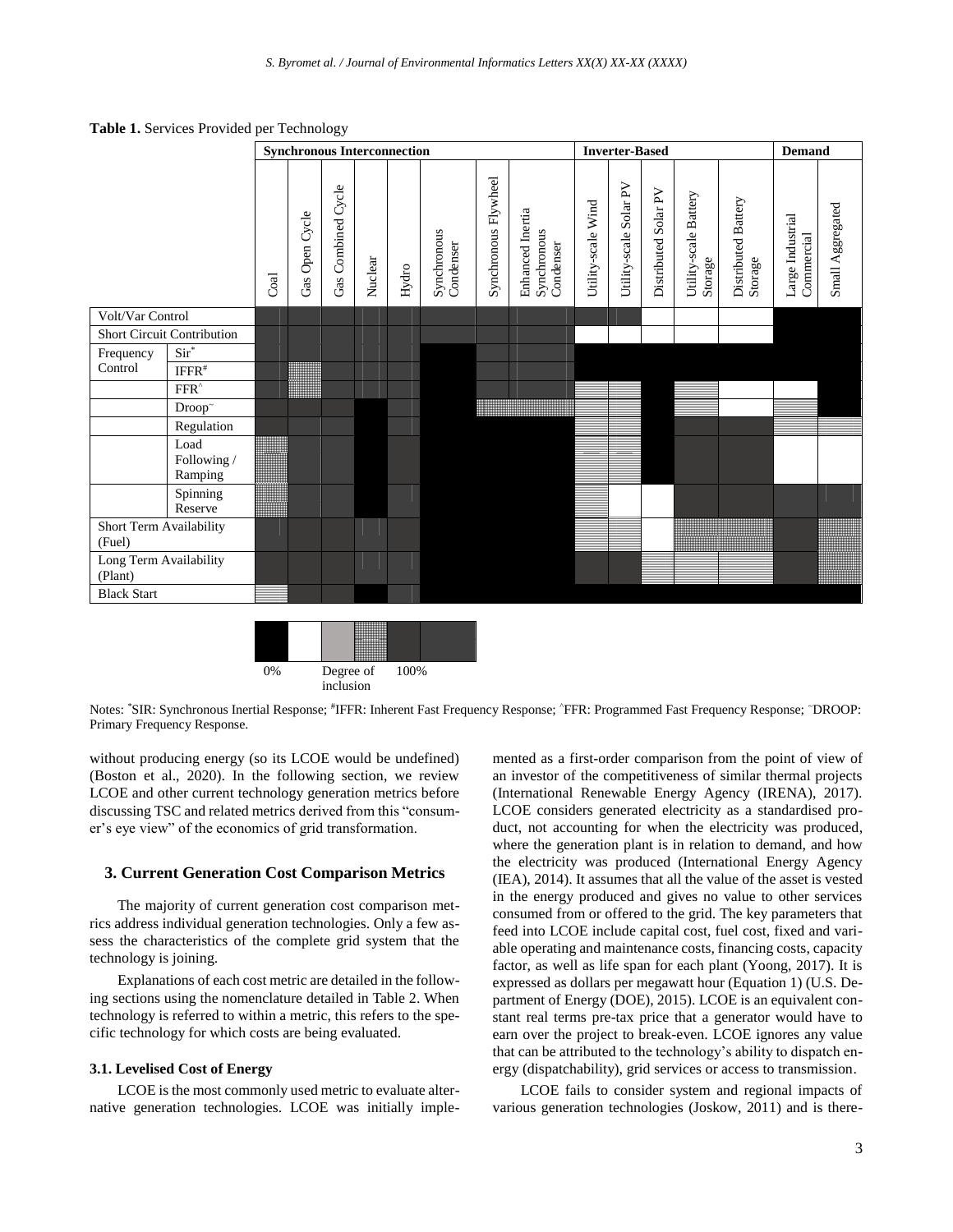fore inadequate for valuing technologies that are integrated into a grid with diverse types of generation. Additionally, LCOE does not capture the costs imposed on other grid users by VRE, making the direct comparison of LCOE across technologies misleading and problematic as a way of assessing the economic competitiveness of different power generation options (U.S. Energy Information Administration (EIA), 2019). LCOE completely fails to account for technologies that provide important services and yet deliver little or no energy to the grid, and for technologies that consume energy, such as storage, demand side management and synchronous condensers:

$$
LCOE^{S} = \frac{\sum_{y=1}^{n} \frac{CAPEX_{y} + FOC_{y} + VOC_{y}}{(1+r)^{y}}}{\sum_{y=1}^{n} \frac{EG_{y}}{(1+r)^{y}}}
$$
(1)

Equation 1 can often be simplified by further assuming:

- *CAPEX* is only expended before operation and is expressed as an overnight cost  $CAPEX_0 = CAPEX$ .
- Fixed costs do not vary from year to year,  $FOC<sub>y</sub> = FOC$ for  $y = 1$ , *n*.
- Variable costs do not vary from year to year,  $VOC<sub>y</sub> = VOC$ for  $y = 1$ , *n*.
- Energy generated does not vary from year to year,  $EG<sub>y</sub> =$ *EG* for *y* = *1, n.*

Defining a capital recovery factor (*CRF*) as the proportion of capital to be repaid each year to pay off the initial outlay by the end of commercial life, with discount rate  $r$ , is presented below:

$$
CRF = \frac{r(1+r)^n}{(1+r)^n - 1}
$$
 (2)

This gives the following, more commonly used, simplified definition of LCOE:

$$
LCOES = \frac{CRF \times CAPEX + FOC}{EG} + VOCS
$$
 (3)

#### **3.2. Levelised Avoided Cost of Electricity**

EIA has attempted to augment LCOE, the investors' metric, to examine the energy and the capacity income that could be generated from a technology. Whereas LCOE is a metric for the technology cost, their metric, the Levelised Avoided Cost of Electricity (LACE) attempts to quantify the likely market income. It also recognises that firm capacity, as well as energy, has a value (U.S. Energy Information Administration (EIA), 2018).

The energy income is calculated as the marginal cost of dispatch during each period (i.e. the system marginal price), with each time period weighted by the hours of assumed operation in that period (Graham, 2018). The capacity income is calculated from the marginal cost of meeting system planning reserves (i.e. a system marginal capacity cost) factored by the estimated capacity credit for each technology (Equation 4) (Graham, 2018).

**Table 2.** Cost Metric Nomenclature

| Term                 | Definition                                                                                         |
|----------------------|----------------------------------------------------------------------------------------------------|
| a                    | System assets from 1 to $a_{max}$                                                                  |
| CAPEX                | Investment expenditures, or capex, of the<br>technology in year $y$ (\$)                           |
| CC                   | Capacity credit of the technology (from 0 to 1)                                                    |
| CO <sub>2</sub>      | $CO2$ emissions (t)                                                                                |
| $\mathcal{C}P$       | Capacity payment (\$/MW)                                                                           |
| CRF                  | Capital recovery factor                                                                            |
| CV                   | Capacity value (availability weighted capacity<br>price) of the technology (\$/MWh)                |
| $EG_{v}$             | Energy generation of the technology in year y<br>(MWh)                                             |
| EV                   | The energy value (generation weighted SMP) of<br>the technology (\$/MWh)                           |
| $FOC_v$              | Fixed operating costs of the technology in year y<br>$($)$                                         |
| FV                   | The flexibility value of the technology per unit of<br>output (\$/MWh)                             |
| $HG_t$               | Hours of generation of the technology in time<br>period $t(h)$                                     |
| $IC^s$               | Integration cost (\$/MWh)                                                                          |
| n                    | Commercial life of the plant (years)                                                               |
| r                    | Discount rate                                                                                      |
| RSC                  | Residual system cost, i.e. cost of all of the system<br>that is not the technology                 |
| S                    | Superscript denotes that costs are specific, i.e. in<br>(S/MWh)                                    |
| $SMP_t$              | Mean system marginal price during period $t$<br>$(\frac{S}{MWh})$                                  |
| t                    | Time period within a year from 1 to $t_{max}$                                                      |
| TEG                  | Total energy generated in the system by all<br>technologies                                        |
| TSC,TSC <sup>s</sup> | Total system cost (\$), specific TSC (\$/MWh)                                                      |
| $TSC_0, TSC_a$       | Total system cost for a base case with none of the<br>technology added, with technology added (\$) |
| VOC <sub>y</sub>     | Variable operating costs of the technology in year y<br>$($)$                                      |
| y                    | Year, where year 0 is the last year of construction<br>and year 1 is the first year of operation   |

In theory LACE (income) and LCOE (cost) can be used to find the net economic value of a technology as LACE minus LCOE should indicate profitability. However, calculating prices and generation by period is complex and requires a model of the total system.

LACE does not incorporate subsidies, emissions taxes, off-take agreements/power purchase agreements (PPAs), or markets with excess or tight supply. LACE also does not allow for the level of flexibility or other generation services be incorporated into the model. As with LCOE, LACE also fails to incorporate technologies such as demand side management and storage. The equation presented by EIA is to calculate LACE for a particular year, although there is no reason why it could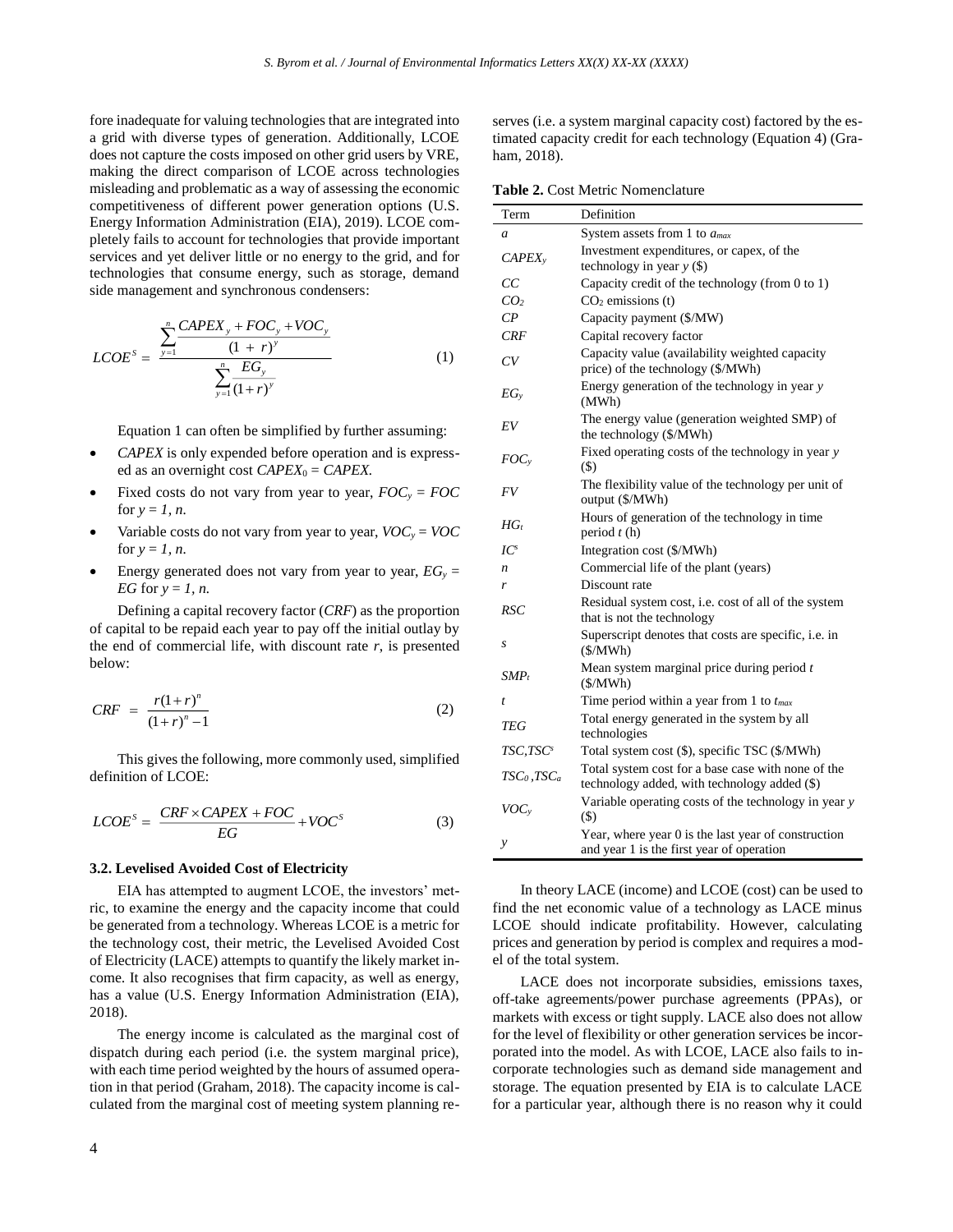not be extended using a discount rate in a similar manner to LCOE:

$$
LACE^{S} = \frac{\sum_{t=1}^{I_{\text{max}}}(SMP_t \times HG_t) + CP \times CC}{HG}
$$
 (4)

#### **3.3. System Levelised Cost of Electricity**

The inadequacies of LCOE have driven many to seek to correct the metric for additional costs that are incurred within the system and therefore not included in LCOE. For example, the metric Enhanced LCOE uses power system modelling tools to compare synchronous and non-synchronous technologies with the same system conditions (Yoong, 2017). However, as there is no universally accepted definition for integration costs, this metric often proves challenging. Moreover, considering that no technology added to a system is independent, this metric has been criticised as being fraught with methodological errors, speculative assumptions and double cost-counting risks (Heptonstall et al., 2017). This section will focus on one such metric, System LCOE (SLCOE) proposed by Ueckerdt et al. (2013), that has a clear definition that can be examined.

SLCOE is defined as LCOE plus integration costs (Equation 5). The latter are calculated from the specific cost (i.e. the cost per MWh of generation) of the residual, non-renewable, part of the system which are expected to increase as a variable renewable technology is added:

$$
SLOES = LCOES + ICS
$$
 (5)

According to Ueckerdt et al. (2013), the integration costs are due to five elements: (i) increased need for balancing, (ii) grid constraints and connection, (iii) adequacy/backup costs of firm capacity, (iv) lower load factors of thermal plant, and (v) curtailment of overproduction. Not all authors agree on this breakdown, some use different or fewer categories (Organisation for Economic Co-operation and Development, 2012; Holttinen et al., 2013), but this does not prevent the calculation of integration costs which can be done in a top-down manner (Equation 6). Integration costs are shown to be a function of the cost of the residual system (i.e., the system excluding the technology in question and a base case TSC for a system without the technology at all):

$$
IC = RSC - \frac{TEG - EG}{TEG} TSC_0 \tag{6}
$$

Combining Equations 5 and 6 gives the following definition of SLCOE<sup>s</sup> (Equation 7):

$$
SLCOES = LCOES + \frac{RSC - TSC_0}{EG} - TSC_0S
$$
 (7)

Note that residual system cost (RSC) and TSC need calculating to derive SLCOE, and that SLCOE is, unlike LCOE, a function of the state of the system of which the technology is added.

#### **3.4. Levelised Cost of Dependable Electricity**

This metric aims to overcome the disparity between the characteristics of generation plant (in particular fossil vs. VRE) by pairing VRE with battery storage, open cycle gas turbines or pumped hydro energy storage (PHES) to deliver similar services as firm plant (Wilson, 2017). Wilson compares generation pairs that have a similar load factor using their LCoDE metric (Wilson, 2017). There is no published detail on how the pairing is achieved. However, once a pair is established, the calculation of LCoDE proceeds as for LCOE, but for the two technologies working together. In short, LCoDE is an investment metric and not adequate to evaluate the impact on overall systems costs of an additional plant added to an existing network.

#### **3.5. Value Adjusted Levelised Cost of Electricity**

In order to deliver the World Energy Outlook (WEO), the International Energy Agency (IEA) developed Value Adjusted Levelised Cost of Electricity (VALCOE) as part of their World Energy Model (WEM) (International Energy Agency (IEA), 2019). VALCOE makes three adjustments to LCOE: energy, capacity and flexibility, which are calculated from market data and from outputs of an hourly electricity market model (Yoong, 2017; Graham, 2018). The equation for VALCOE can be seen in Equation 8 (Yoong, 2017):

$$
VALCOE_x^S = LCOE_x^S + (\overline{SMP} - EV_x) + (\overline{CV} - CV_x) + (\overline{FV} - FV_x)
$$
(8)

- Energy Adjustment: The difference between the generation weighted SMP and the mean SMP.
- Capacity Adjustment: The difference between the capacity income per unit of output and the system average.
- Energy Adjustment: The difference between the flexibility value (FV) of a technology and the average.

These three adjustments require a model and market data to calculate. The IEA do not clearly define how the averages or the factors that determine capacity value (CV) and FV are calculated, the latter also requires market data and an unspecified function.

#### **3.6. Other Metrics**

Building on Enhanced LCOE, the Whole System Cost (WSC), developed by Imperial College London, determines system integration costs based on a series of predetermined scenarios to increase the uptake of low-carbon generation technologies (Strbac and Aunedi, 2016). The WSC of a power generation technology can be articulated as the sum of the LCOE of the technology and the corresponding system integration cost (Strbac and Aunedi, 2016). This metric is complex and re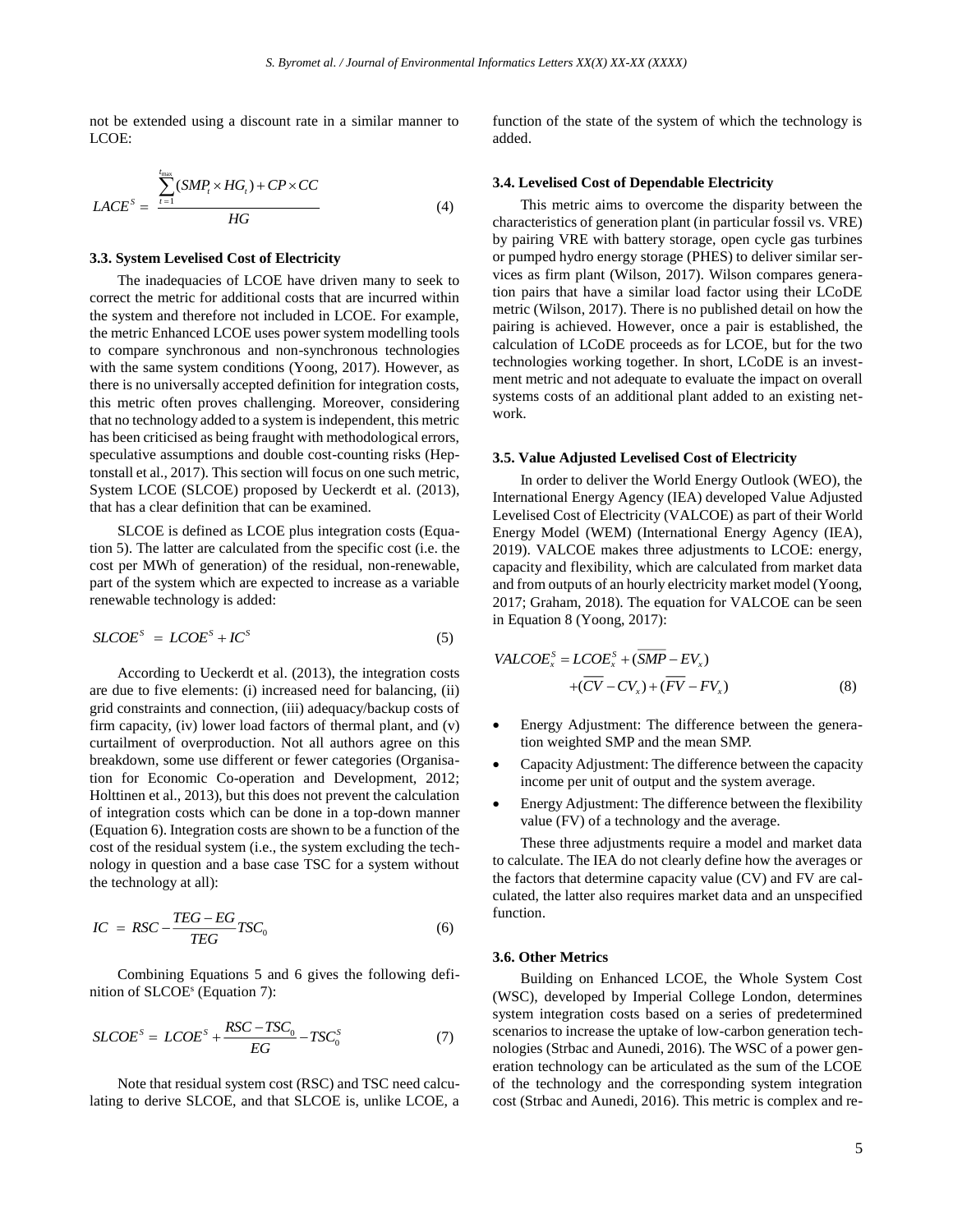quires an entire system model with various scenarios to determine the system integration component of each technology, which is calculated in relation to the integration costs of a nuclear power plant, chosen as an example of low-carbon generation technology (Strbac and Aunedi, 2016). WSC includes energy storage, however it is included as part of system integration costs and does not allow for storage to be optimised to reduce the total system cost. This is a similar criticism as for LCoDE.

The WSC metric builds on Enhanced LCOE through whole system modelling, using the Whole-electricity System Investment Model (WeSIM). WeSIM has further capabilities that optimise total system cost (refer to Section 4), however the WSC metric has not utilised these capabilities. While this metric addresses nearly all relevant aspects of a grid, it appears to be on the continuum between Enhanced LCOE and total system cost (refer to Section 4).

Levelised Cost of Generation (LCOG) is the weighted average cost of power generation using the LCOE formula, while Levelised Cost of Balancing (LCOB) incorporates capital and operating costs of VRE, additional curtailment losses and transmission (Yoong, 2017; Graham, 2018). The two metrics are combined to provide a new LCOE to the model. This approach has been formed to model 100% renewable grids (Blakers et al., 2017). The result is derived from a model that utilises PHES as the main source of services to the grid, along with the sporadic use of legacy coal and gas generation to charge PHES reservoirs (Blakers et al., 2017). There is no inclusion of the cost associated with restarting a mothballed plant or continuing these as spinning reserve. There is also no inclusion of weather data to simulate hydro capabilities in the future. LCOG and LCOB form metrics that build upon LCOE and have therefore embedded some of the inadequacies of the LCOE metric, such as the inability to represent the non-linear rise in costs as a technology is added. As a result, these metrics do not address all services required by a grid, and therefore falls short as an adequate metric.

## **4. Total System Cost**

TSC is the most appropriate cost metric in a changing grid for energy professionals and policy makers who need to understand the effect on those paying for the energy system, either directly by the consumer through bills or indirectly by the taxpayer through subsidy (Boston et al., 2017). A policy maker or long-term system planner may be concerned, in the first instance, by consumers' bills and afford- ability of changes such as decarbonisation, rather than investors' returns (Boston et al., 2017). The latter is important, as investment may not take place if returns are poor, but this can be addressed by policy changes, regulation, market mechanisms and cross-subsidies. However, a suboptimal technology mix, once installed, cannot be so easily addressed once built into the system (Boston et al., 2017). Hence the minimisation of TSC, subject to meeting appropriate grid security and environmental standards, should be the primary concern in both the short- and long-term planning horizons.

A conceptual representation of TSC is provided in Figure 1 (Boston et al., 2020). Electricity system assets are shown within the system circle in the diagram and refer to physical parts of the system, such as generators and grid facilities. Costs refer to any payments that leave the electricity system, such as fuel costs shown by blue arrows, or taxes shown by green arrows. However, these costs exclude exchanges between participants of the system, such as a generator's grid connection fees or the system operator's payments for grid services shown by light blue arrows. The price paid by consumers, either directly or indirectly, (orange arrows) must cover all of these outgoings and hence is also, in the example represented in Figure 1, equal to TSC.

TSC takes a holistic approach and when used to compare the changes in a whole system it can derive the economic value of adding alternative power generation technologies (Boston et al., 2020). The TSC methodology is similar to cost benefit analysis, whereby the positive and negative effects of a new addition are all accounted for to determine the overall net cost or benefit to the grid (Yoong, 2017).



**Figure 1.** Derivation of total system cost as a function of external financial exchanges.

Modelling that uses TSC as the main metric is able to explore non-linear effects on cost. This is important as large amounts of curtailment, and hence costs, rise disproportionately as a technology starts to saturate the system (Boston et al., 2017). This leads to a technology having a different system cost for a first installation to the existing system than the  $n^{th}$  capacity unit (International Energy Agency Green House Gas (IEAGHG), 2017). This is an important distinction, as the amount of one power generation technology capacity on a system can greatly affect the TSC,  $CO<sub>2</sub>$  emissions and system strength.

The TSC for year y is shown in Equation 9:

$$
TSC_y = \sum_{a=1}^{a_{\text{max}}} (CRF \times CAPEX_{a,y} + FOC_{a,y} + VOC_{a,y})
$$
 (9)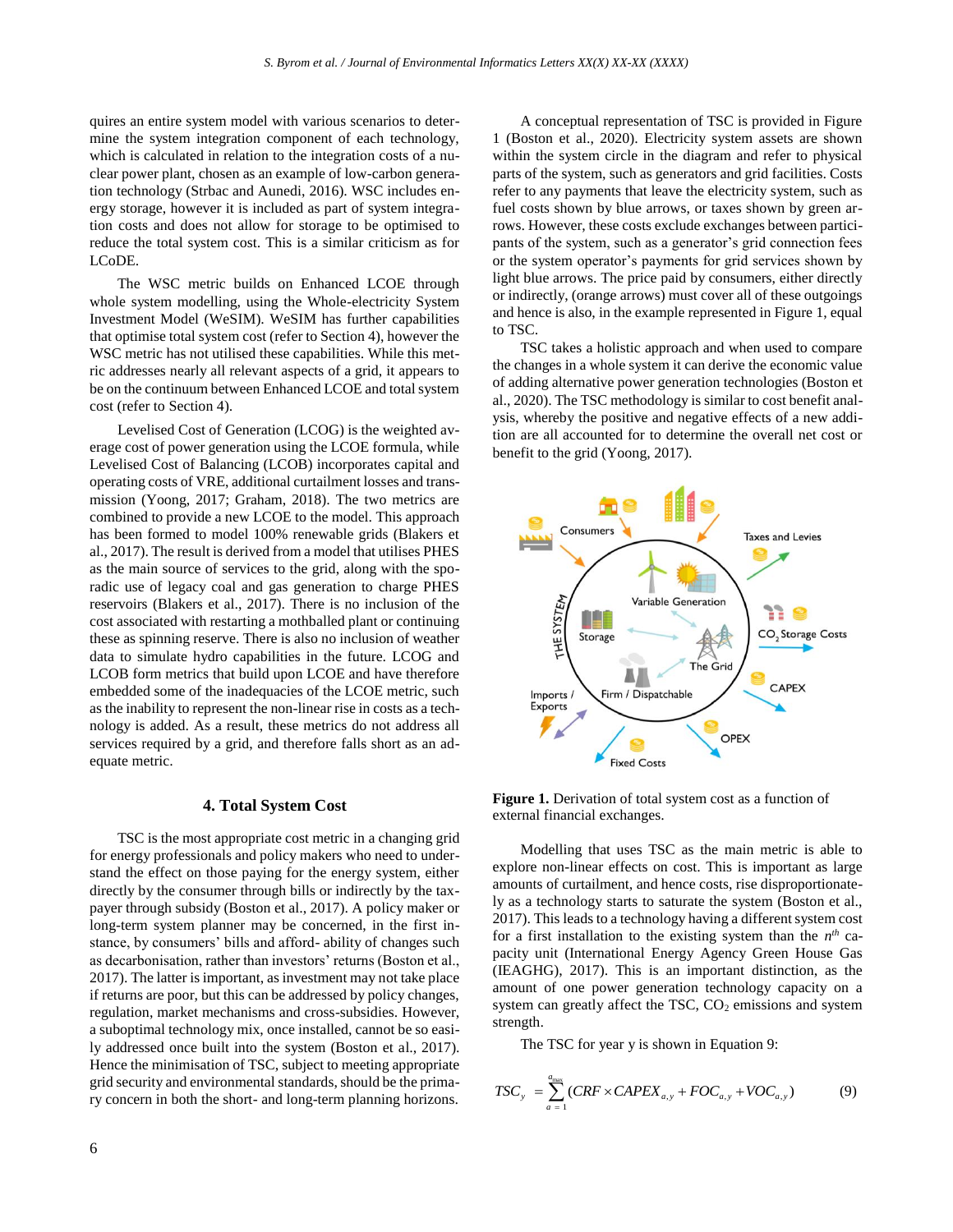TSC is expressed in units of dollars or it can be divided by the annual demand for electricity on the grid and expressed in terms of average consumer cost of \$/MWh (Heuberger et al., 2017a). It is important to note that this unit is not a proxy for wholesale electricity price and should not be interpreted as such.

Although TSC captures all the costs that customers and/or taxpayers pay via bills and subsidies, it does not immediately help distinguish between individual technologies on the grid. Three further metrics, derived from TSC, may help planners and policy makers do this, but have a more limited application. These are the Carbon Abatement Cost, System Cost of Replacement Electricity (SCoRE), and Levelised Value of Energy (LVOE), which are shown Sections 4.2 through 4.4.

## **4.1. TSC Summary**

- Assumptions: Sufficient data exists to model the entire system.
- Useful for: Determining the effect of changes to the technology mix to consumer bills. Identifying which technologies reduce costs and which are expensive. Can be used for any grid technology.
- Limitations: Needs access to a grid model and expertise to operate.

#### **4.2. Carbon Abatement Cost**

CAC is a measure of the cost effectiveness of reducing carbon emissions via a particular action or set of actions. It is highly relevant to a system embedded in an economy that needs to decarbonise and can be readily compared to abatement costs elsewhere in the economy. The abatement cost is the change in TSC upon completion of the action, divided by the reduction in  $CO<sub>2</sub>$  equivalent emissions for the same time period (Equation 10):

$$
CAC_a = \frac{TSC_a - TSC_0}{CO_{2_0} - CO_{2_a}}
$$
\n
$$
(10)
$$

Carbon Abatement Cost Summary:

- Assumptions: Sufficient data exists to model the entire system. A costed action is being taken to reduce emissions.
- Useful for: Comparing the cost of an action in the electricity system with one elsewhere in the economy with the same aim of reducing emissions.
- Limitations: Needs access to a grid model and expertise to operate.

#### **4.3. System Cost of Replacement Energy**

When decarbonising a grid, a new power generation technology is often introduced to replace the energy delivered by a higher carbon generation technology (Gamma Energy Technology, 2020). In these circumstances, a metric is needed to compare the cost efficiency of different technologies. Ideally this is a specific metric (in \$/MWh) and particular to the technology in question so it can be used in place of the original intent of LCOE. To achieve this, a legacy technology on the system has to be nominated as the technology that is to be replaced for all comparisons of alternatives. As a new technology is introduced, an amount of the legacy technology is removed from the system which is calculated to maintain a system security parameter, such as Loss of Load Hours (LOLH) or Unserved Energy (USE) at the same level (Gamma Energy Technology, 2020). Introduced here is the System Cost of Replacement Energy (SCoRE) that fulfils these criteria (Equation 11) (Gamma Energy Technology, 2020):

$$
SCoRE_a^S = \frac{TSC_a - TSC_0}{EG_a} \tag{11}
$$

System Cost of Replacement Energy Summary:

- Assumptions: Generation is being introduced to reduce emissions. The generation technology it is replacing is well defined. Only the energy production is valued.
- Useful for: Comparing different generation technologies which are being introduced solely to reduce emissions.
- Limitations: Needs access to a grid model and expertise to operate. It cannot measure the impact of technologies that provide little or no energy to the grid such as storage, demand side management, emergency standby plant, as well as plant to provide grid services.

## **4.4. Levelised Value of Electricity**

The LVOE was introduced by Heuberger et al. (2016) to provide support to decision makers based on a more rigorous approach than using metric like LCOE. It is very similar to SCoRE but with an opposite signal that is a value rather than a cost and does not have a specification of a generation technology that is being replaced (Heuberger et al., 2016). Therefore, it can be used more generally than SCoRE for non-generation technologies but is less well defined in terms of constructing the new system from the base case. It is defined below in Equation 12 (Heuberger et al., 2016):

$$
LVOE_a = TSC_0 - TSC_a \tag{12}
$$

Levelised Value of Electricity Summary:

- Assumptions: A pathway to the changed system is defined.
- Useful for: Comparing different generation technologies which are being introduced solely to reduce emissions.
- Limitations: Needs access to a grid model and expertise to operate. It cannot measure the impact of technologies that provide little or no energy to the grid such as storage, demand side management, emergency standby plant, and plant provide grid services (Heuberger et al., 2017b).

#### **5. Conclusions and Policy Implications**

Comparing the cost and value of electricity generation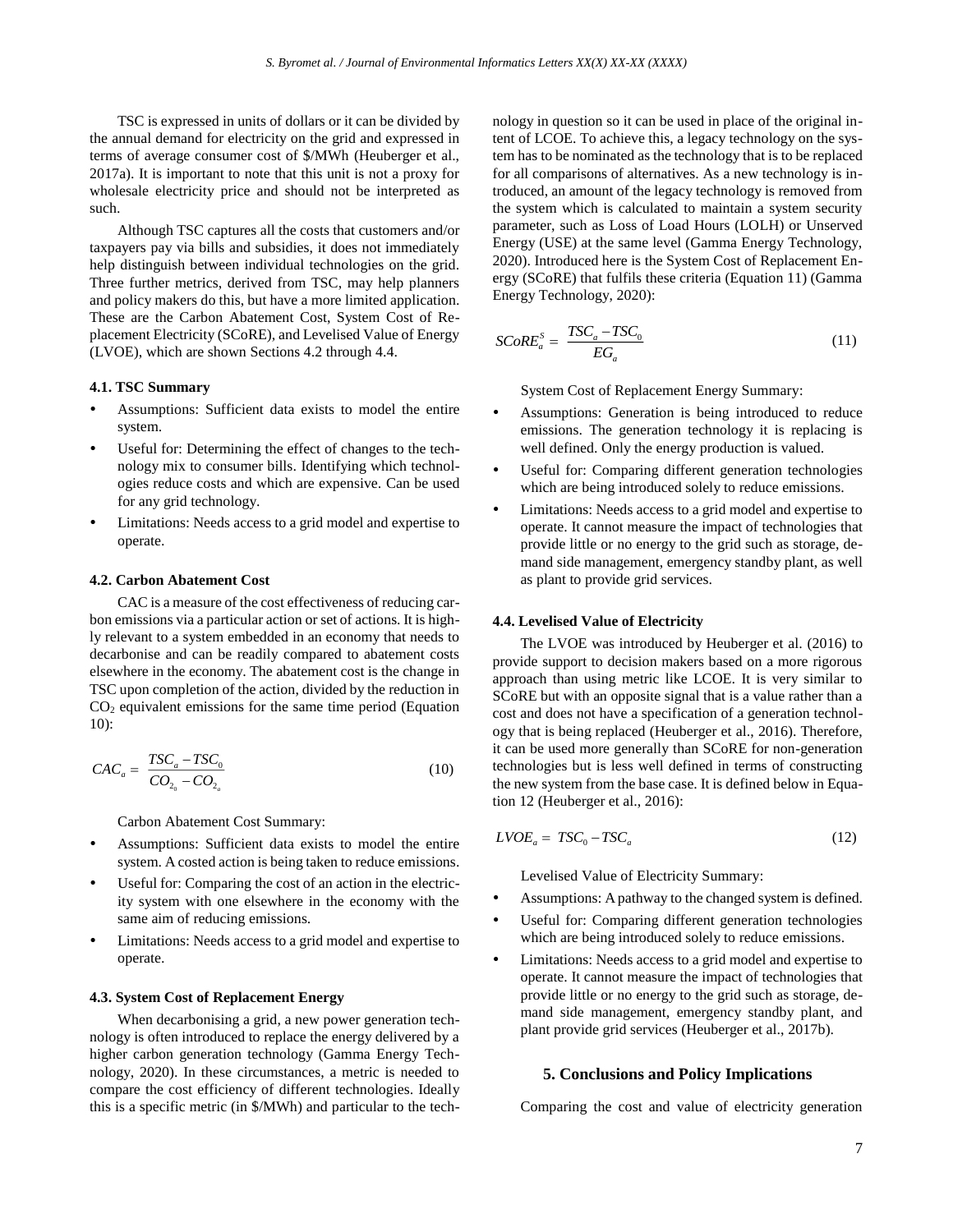technologies is becoming more complex as electricity grids become more diverse with increased VRE penetration. The changing generation mix, along with the need to maintain a competent grid, is resulting in previously acceptable cost comparison metrics being less useful. Assessing the financial costs and benefits of a particular power generation technology in a diverse grid requires an integrative metric. Electricity supply is only one of the many services that technologies provide, or require from, the grid, which needs to be recognised in how technologies are valued and costed. Additionally, the existing grid that the new technology is being integrated into will significantly change the value of that technology. TSC is the most appropriate cost metric for a changing grid.

A comparison of selected cost metrics with reference to

| Table 3. Key Metric Comparisons |  |  |
|---------------------------------|--|--|
|                                 |  |  |

|               | Information Required to<br><b>Evaluate Metric</b> |               |                   |                | Metric Considerations |             |                      |                |                                     |                                                                                                                                                                                                                                                                                |                                                                                                                                                                                                                                                                                               |                                                                                                                                                                                                                                                                                                                                                                                                                                                                                                 |
|---------------|---------------------------------------------------|---------------|-------------------|----------------|-----------------------|-------------|----------------------|----------------|-------------------------------------|--------------------------------------------------------------------------------------------------------------------------------------------------------------------------------------------------------------------------------------------------------------------------------|-----------------------------------------------------------------------------------------------------------------------------------------------------------------------------------------------------------------------------------------------------------------------------------------------|-------------------------------------------------------------------------------------------------------------------------------------------------------------------------------------------------------------------------------------------------------------------------------------------------------------------------------------------------------------------------------------------------------------------------------------------------------------------------------------------------|
| <b>METRIC</b> | Technology Specific Data                          | Based on LCOE | <b>Grid Model</b> | Market Data    | Energy Generation     | Time of Use | <b>Grid Services</b> | Energy Storage | Non-linear Approach to<br>Additions | Assumptions                                                                                                                                                                                                                                                                    | Use                                                                                                                                                                                                                                                                                           | Limitations                                                                                                                                                                                                                                                                                                                                                                                                                                                                                     |
| <b>LCOE</b>   | <b>YES</b>                                        | <b>YES</b>    | N <sub>O</sub>    | NO             |                       |             |                      |                |                                     | • All value in the<br>technology is<br>vested in the<br>energy produced.<br>• The timing and<br>location of the<br>delivery of that<br>energy is of no<br>consequence.<br>• Costs incurred<br>by the grid in<br>connecting or<br>supporting that<br>technology are<br>ignored. | • An investor<br>calculating the<br>price of an offtake<br>contract when there<br>are no other income<br>streams.<br>• A planner<br>comparing two<br>plant with different<br>cost structures, but<br>almost identical<br>flexibility of<br>delivery and ability<br>to offer grid<br>services. | • LCOE cannot<br>assess technologies<br>that provide little or<br>no energy, such as<br>storage, demand<br>side management,<br>and plant that<br>provide grid<br>services.<br>• It cannot be used<br>to compare<br>technologies<br>providing different<br>services or energy<br>delivery profiles,<br>such as flexible<br>hydro vs. inflexible<br>nuclear.                                                                                                                                      |
| <b>LACE</b>   | <b>YES</b>                                        | <b>YES</b>    | N <sub>O</sub>    | N <sub>O</sub> |                       |             |                      |                |                                     | • Income is only<br>derived from the<br>energy produced.<br>• Any other<br>benefits to the<br>grid or system<br>costs can be<br>ignored.<br>• The location of<br>the delivery of<br>that energy and<br>capacity is of no<br>consequence.                                       | • An investor<br>calculating the<br>likely income from<br>energy sales and<br>capacity<br>remuneration.<br>• An investor<br>combining LACE<br>with LCOE to<br>estimate<br>profitability of a<br>generation project.                                                                           | • LACE cannot<br>assess technologies<br>that provide little or<br>no energy to the<br>grid, such as<br>storage, demand<br>side management,<br>and plant provide<br>grid services.<br>• It cannot be used<br>to compare<br>technologies<br>providing different<br>services or different<br>energy delivery<br>profiles such as<br>wind vs. solar PV.<br>• It needs an<br>estimate of system<br>marginal price,<br>running hours and<br>the cost of the<br>marginal provider<br>of firm capacity. |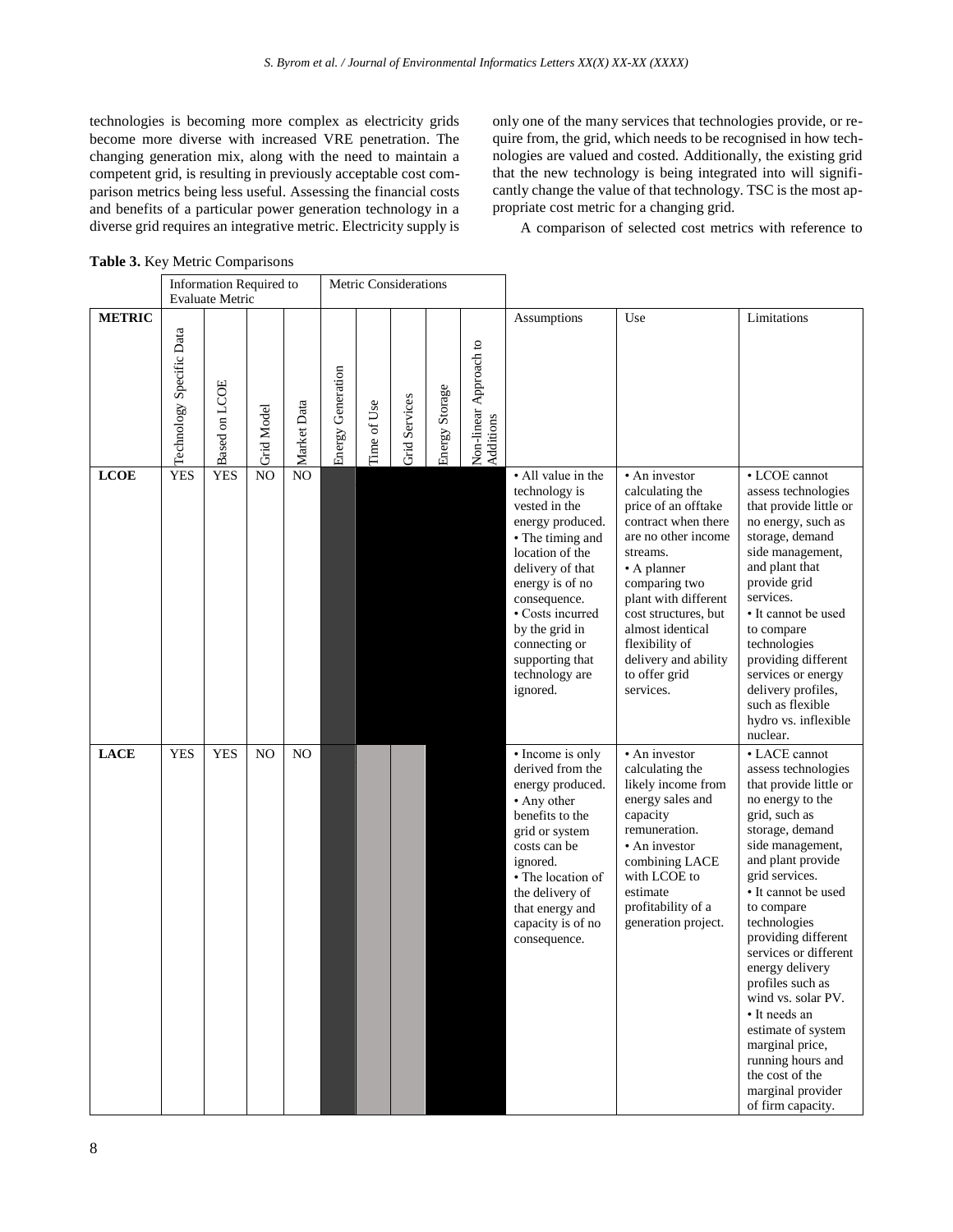Continued

| <b>SYSTEM</b><br><b>LCOE</b> | <b>YES</b> | <b>YES</b>     | <b>YES</b> | NO.            | • Income is only<br>derived from the<br>energy<br>produced.<br>• Any other<br>benefits to the<br>grid or system<br>costs can be<br>ignored.<br>• The location of<br>the delivery of<br>that energy and<br>capacity is of no<br>consequence.<br>• Any other<br>benefits to the<br>grid or system<br>costs can be<br>ignored. | • Comparing most<br>generation<br>technologies so long<br>as the system is well<br>understood.                                                                                                                        | • It is dependent on<br>LCOE so cannot<br>assess technologies<br>that provide little or no<br>energy to the grid such<br>as storage, demand<br>side management,<br>emergency standby<br>plant, and plant<br>provide grid services.<br>• It requires modelling<br>the entire system to<br>estimate TSC                                                                                            |
|------------------------------|------------|----------------|------------|----------------|-----------------------------------------------------------------------------------------------------------------------------------------------------------------------------------------------------------------------------------------------------------------------------------------------------------------------------|-----------------------------------------------------------------------------------------------------------------------------------------------------------------------------------------------------------------------|--------------------------------------------------------------------------------------------------------------------------------------------------------------------------------------------------------------------------------------------------------------------------------------------------------------------------------------------------------------------------------------------------|
| <b>VALCOE</b>                | <b>YES</b> | <b>YES</b>     | <b>YES</b> | <b>YES</b>     | • The<br>technology<br>generates<br>energy.<br>• The location of<br>the delivery of<br>that energy is of<br>no consequence.<br>• Good market<br>data exists to<br>assess<br>flexibility.                                                                                                                                    | • Ranking the<br>usefulness of<br>generation<br>technologies to the<br>grid, i.e. the relative<br>ability to provide<br>energy, capacity and<br>flexibility, with a<br>more complete<br>assessment than<br>LCOE.      | • It is dependent on<br>LCOE so cannot<br>assess technologies<br>that provide little or no<br>energy to the grid such<br>as storage, demand<br>side management,<br>emergency standby<br>plant, and plant<br>provide grid services.<br>• All adjustments are<br>relative to an average<br>across all technologies<br>on the grid, so does not<br>give an absolute<br>measure of value or<br>cost. |
| <b>TSC</b>                   | <b>YES</b> | N <sub>O</sub> | <b>YES</b> | N <sub>O</sub> | · Sufficient data<br>exists to model<br>the entire<br>system.                                                                                                                                                                                                                                                               | • Determining the<br>effect of changes to<br>the technology mix<br>to consumer bills.<br>• Identifying which<br>technologies reduce<br>costs and which are<br>expensive.<br>• Can be used for<br>any grid technology. | • Needs access to a<br>grid model and<br>expertise to operate.                                                                                                                                                                                                                                                                                                                                   |

0% Degree of 100%

inclusion

the information required to perform the evaluation and the various services incorporated within each metric is summarised in Table 3.

TSC is not a simple metric, but as the electricity grid is a complex orchestra of moving parts, a simple metric is not the answer. The characteristics of TSC and its ability to determine the value of a power generation technology makes it the most appropriate metric for assessing the financial impact of a technology on grid users. This metric essentially equates to a central planner's perspective to determine the least cost path for operation and investment. A technology's CAC or SCoRE, is better able to assess the value a technology can bring to an existing grid.

CAC and SCoRE are able to follow the strong non-linearities of grid economics. Using an invariant metric like LCOE will lead to inaccurate assessments of the set of technologies that will invariably not give the consumer the least-cost pathway to decarbonising the system, whilst leaving the grid inadequately supplied and insecure against disturbance.

The main argument of this paper is that TSC should be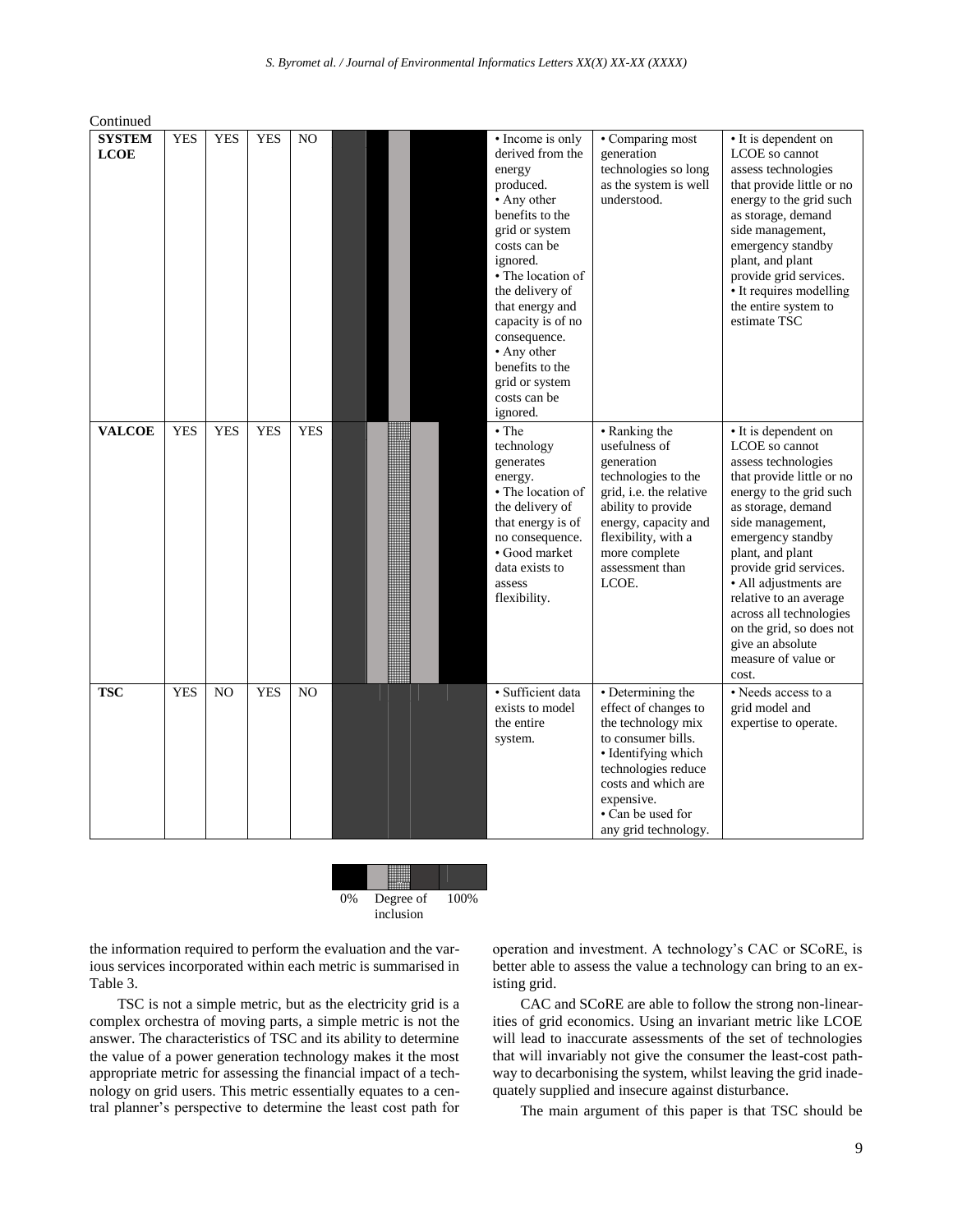used by electricity supply planners and policymakers, as a key metric in their methods to evaluate future electricity grid configurations and electricity generation mixes. This is not a policy recommendation as much as it is a methodological method. The use of TSC should allow for a more nuanced design of electricity supply; one that will deliver a better balance of emissions reductions, cost and reliability.

**Acknowledgements.** This paper forms part of a PhD thesis for Stephanie Byrom, which is funded by Gamma Energy Technology. Geoffrey Bongers, Stephanie Byrom and Nathan Bongers have received funding for a portion of this work from Australian National Low Emissions Coal Research and Development (ANLEC R&D). ANLEC R&D had no role in study design; in the collection, analysis and interpretation of data; in the writing of the report; and in the decision to submit the article for publication.

## **References**

- Australian Energy Market Commission (AEMC) (2019). *Definition of Unserved Energy, Final Report.* Reliability Panel. https://www.aemc. gov.au/market-reviews-advice/definition-unserved-energy.
- Australian Energy Market Operator (AEMO) (2019). *Maintaining Power System Security with High Penetrations of Wind and Solar Generation (International Insights for Australia, Issue. A. E. M. O. (AEMO).* https:// www.aemo.com.au/-/media/Files/Electricity/NEM/Security\_and\_Reliability/Future-Energy-Systems/2019/AEMO-RIS-International-Review-Oct-19.pdf.
- Australian Energy Market Operator (AEMO) (2020). Ancillary services. https://aemo.com.au/en/energy-systems/electricity/national-electricity-market-nem/system-operations/ancillary-services.
- Bindewald, G., and Lynn, K. (2018). Grid modernization initiative (GMI): briefing to the electricity advisory committee. National Rural Electric Cooperative Association. https://www.energy.gov/sites/prod/files/2018/ 07/f53/2.2%20Grid%20Modernization%20Initiative%20-%20Bin dewald,%20DOE0.pdf.
- Blakers, A., Lu, B., and Stocks, M. (2017). 100% renewable electricity in Australia. *Energy*, 133, 471-482. https://doi.org/10.1016/j.energy. 2017. 05.168
- Boston, A., Bongers, G., Byrom, S., and Bongers, N. (2020). *The Lowest Total System Cost NEM - the Impact of Constraints.* G. E. T. P. Ltd. https://www.powerfactbook.com/downloads/energy-reports.
- Boston, A., Bongers, G., Byrom, S., and Staffell, I. (2017). *Managing Flexibility Whilst Decarbonising Electricity - the Australian NEM is hanging*. G. E. T. P/L. https://www.powerfactbook.com/downloads/energy-reports.
- Electric Power Research Institute (EPRI) (2015). *Contributions of Supply and Demand Resources to Required Power System Reliability Services (3002006400)*. E. P. R. I. (EPRI). https://www.epri.com/research/ products/3002006400.
- Electric Power Research Institute (EPRI) (2019). *Activation of Distributed Energy Resources in the Energy Market Report*. https://preprod. aemo.com.au/-/media/files/electricity/nem/der/2019/standards-protocols/epri-activation-of-der-in-the-energy-market-report.
- pdf?la=en&hash=8A3BFCBEAAEF20ACBA15CB8DE6A3991B.
- Gamma Energy Technology (2020). *Power Generation Technology Cost Reference.* https://www.powerfactbook.com/downloads/energy-reports? task=document.viewdoc&id=35.
- Graham, P. (2018). *Review of Alternative Methods for Extending LCOE Calculations to Include Balancing Costs.* CSIRO Australia.
- Heptonstall, P., Gross, R., and Steiner, F. (2017). *The Costs and Impacts of Intermittency - 2016 Update*. U. E. R. Centre. https://www.research gate. net/publication/315106669\_The\_costs\_and\_impacts\_of\_intermitte

ncy<sub>--</sub> 2016\_update\_A\_systematic\_review\_of\_the\_evidence\_on\_ the\_costs\_and\_impacts\_of\_intermittent\_electricity\_generation\_ technologies.

- Heuberger, C., Staffell, I., Shah, N., and MacDowell, N. (2017a). A systems approach to quantifying the value of power generation and energy storage technologies in future electricity networks. *Computers & Chemical Engineering*, 107, 247-256. https://doi.org/10.1016/j.compch emeng .2017.05.012
- Heuberger, C., Staffell, I., Shah, N., and MacDowell, N. (2017b). What is the value of CCS in the future energy system? *Energy Procedia*, 114, 7564-7572. https://doi.org/10.1016/j.egypro.2017.03.1888
- Heuberger, C. F., Staffell, I., Shah, N., and MacDowell, N. (2016). Quantifying the value of CCS for the future electricity system. *Energy & Environmental Science*, 9(8), 2497-2510. https://doi.org/10.1039/c6ee 01120a
- Hill, B., Barr, R., and Parker, R. (2018). *Cost, Reliability, and Emissions. Nuclear Power Solves the Australian Electricity Supply Trilemma*. https://nuclearforclimate.com.au/wp-content/uploads/2018/09/ Solving-Australias-Energy-Trilemma.pdf.
- Holttinen, H., O'Malley, M., Dillon, J., Flynn, D., Keane, A., Abildgaard, H., and Söder, L. (2013). Steps for a complete wind integration study. *IEEE 2013 46th Hawaii International Conference on System Sciences*, Maui, U.S.A. https://doi.org/10.1109/HICSS.2013.497
- Huff, K.D. (2019). *Chapter one - economics of advanced reactors and fuel cycles.* In H. Bindra & S. Revankar (Eds.), Storage and Hybridization of Nuclear Energy. <https://doi.org/10.1016/B978-0-12-813975-2.0000> 1-6
- International Energy Agency (IEA) (2014). *The Power of Transformation: Wind, Sun and the Economics of Flexible Power Systems*. https:// doi.org/10.1787/9789264208032-en
- International Energy Agency (IEA) (2019). *World energy model. I. E. A. (IEA)*. [https://www.iea.org/reports/world-energy-model.](https://www.iea.org/reports/world-energy-model)
- International Energy Agency (IEA) (2020). *World Energy Outlook 2020*. IEA. https://www.iea.org/reports/world-energy-outlook-2020.
- International Energy Agency Green House Gas (IEAGHG) (2017). *Valuing Flexibility in CCS Power Plants (IEA GREENHOUSE GAS R&D PROGRAMME, Issue*. I. E. P. Ltd. https://ieaghg.org/exco\_docs/ 2017- 09.pdf.
- International Energy Agency Green House Gas (IEAGHG) (2020). *Beyond LCOE: Value of Technologies in Different Generation and Grid Scenarios (IEA GREENHOUSE GAS R&D PROGRAMME, Issue*. I. E. P. L. (IEAGHG). https://ieaghg.org/ccs-resources/blog/new-ieaghgreport-beyond-lcoe-value-of-technologies-in-different-generationand-grid-scenarios.
- International Renewable Energy Agency (IRENA) (2017). *Electricity Storage and Renewables: Costs and Markets to 2030*. https://www. irena.org/publications.
- Joskow, P.L. (2011). Comparing the costs of intermittent and dispatchable electricity generating technologies. *American Economic Review: Papers & Proceedings*, 100(2), 238-241. https://doi.org/10.1257/aer. 100.3.238
- Miller, N., Lew, D., and Piwko, R. (2017). *Technology Capabilities for Fast Frequency Response. General Electric International (GE)*. https://www. aemo.com.au/-/media/Files/Electricity/NEM/Security\_and\_Reliability/Reports/2017/2017-03-10-GE-FFR-Advisory-Report-Final- --2017-3-9.pdf.
- National Grid ESO (2020). Frequency Response Services. https://www. nationalgrideso.com/industry-information/balancing-services/frequency-response-services.
- O'Neil, A. (2017). What does "Unserved Energy" actually mean a brief explainer. *WattClarity.* http://www.wattclarity.com.au/articles/2017/09/ what-does-unserved-energy-actually-mean-a-brief-explainer/.
- Organisation for Economic Co-operation and Development (2012). *Nuclear Energy and Renewables: System Effects in Low-carbon Elec -*